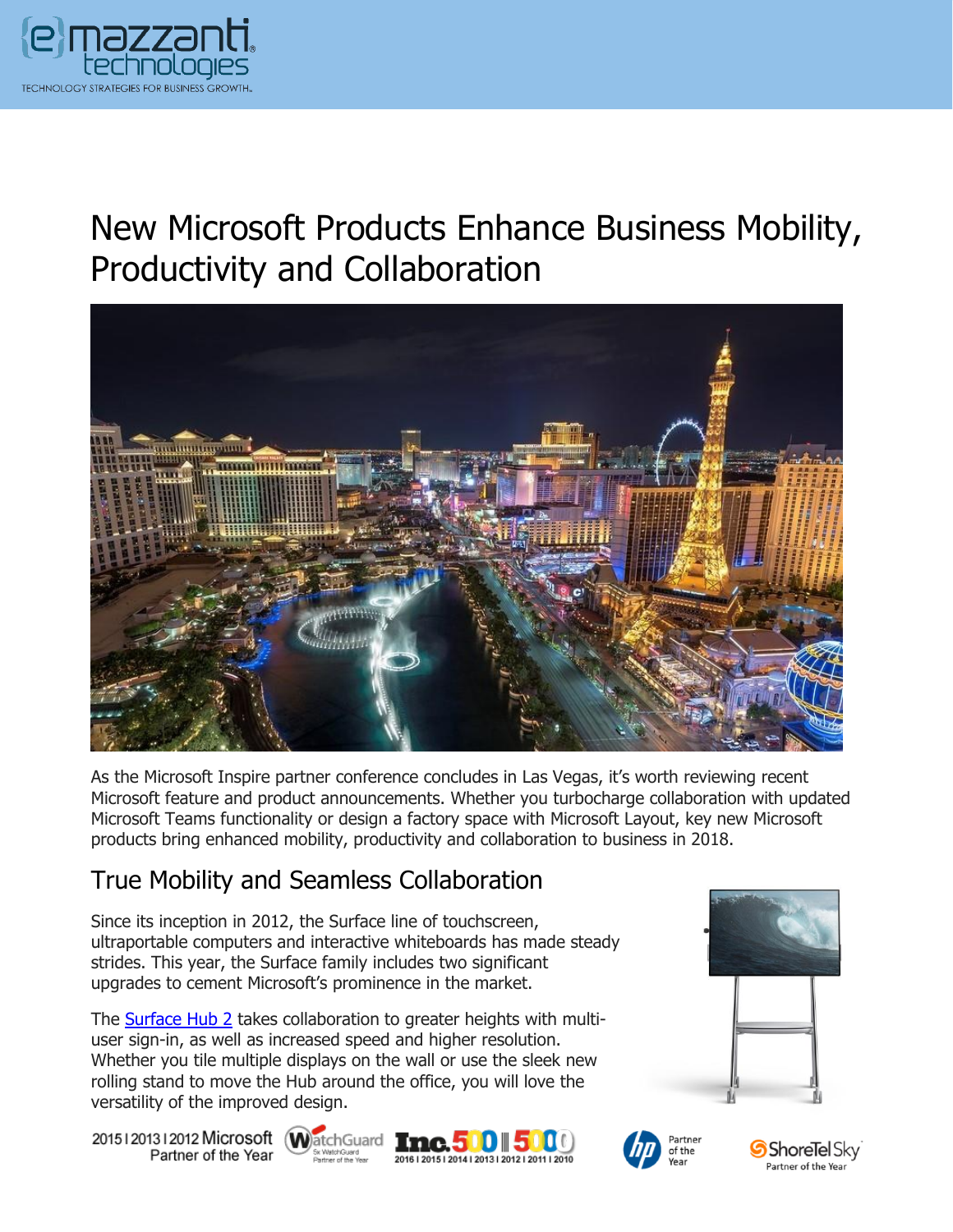For users who crave portability, Microsoft takes another step forward. The Surface Pro LTE includes all of the same features as the Surface Pro 2017, but with the addition of built-in cellular connectivity. More secure than public Wi-Fi and more convenient than a hot spot, you will love this update.

## Intelligent Teams

Introduced just one year ago, Microsoft Teams continues to evolve at a rapid pace. In a significant strategic move, Microsoft announced last fall that it will transition from Skype for Business to Teams. That means that by the end of 2018, Microsoft Teams will include most of the Skype for Business functionality.

Envision team members collaborating on an Office document. Colleagues can switch from messaging to a voice call or video conference on the fly. With the ability to record and transcribe the meeting, they can easily share the discussion with coworkers after the fact.



In addition to built-in Skype functionality, Teams users now have the option of launching events ondemand, viewable live and as recordings. These events might range from webcam live-streams to highquality formal events. Integration with a host of third party applications, as well as an improved search bar and advanced artificial intelligence also boost utility.

#### Mixed Reality for Workplace Design and User Training

At the Microsoft Build conference in May, Microsoft announced two exciting developments that showcase the possibilities of mixed reality in business applications.

- **Microsoft Layout** Design workspaces in 3D and then test out the room and furniture layouts in the physical space using a Hololens augmented reality headset. While in Hololens mode, users can edit and share layouts in real time.
- **Microsoft Remote Assist** Harness the power of augmented reality conference calls. For example, new employees can conference with a mentor in another office, sharing a first person point of view. The mentor can annotate the live image, vastly improving the ability to solve problems and train employees over distance.

# Office 2019

For businesses not quite ready for the move to the cloud, Microsoft has announced Office 2019. Arriving in the second half of 2018, the revamped on-premises version of Office will include popular Office 365 features such as Ink replay in Word and Morph in PowerPoint.

In addition, look for new charts and formulas for Excel, as well as server and security enhancements.